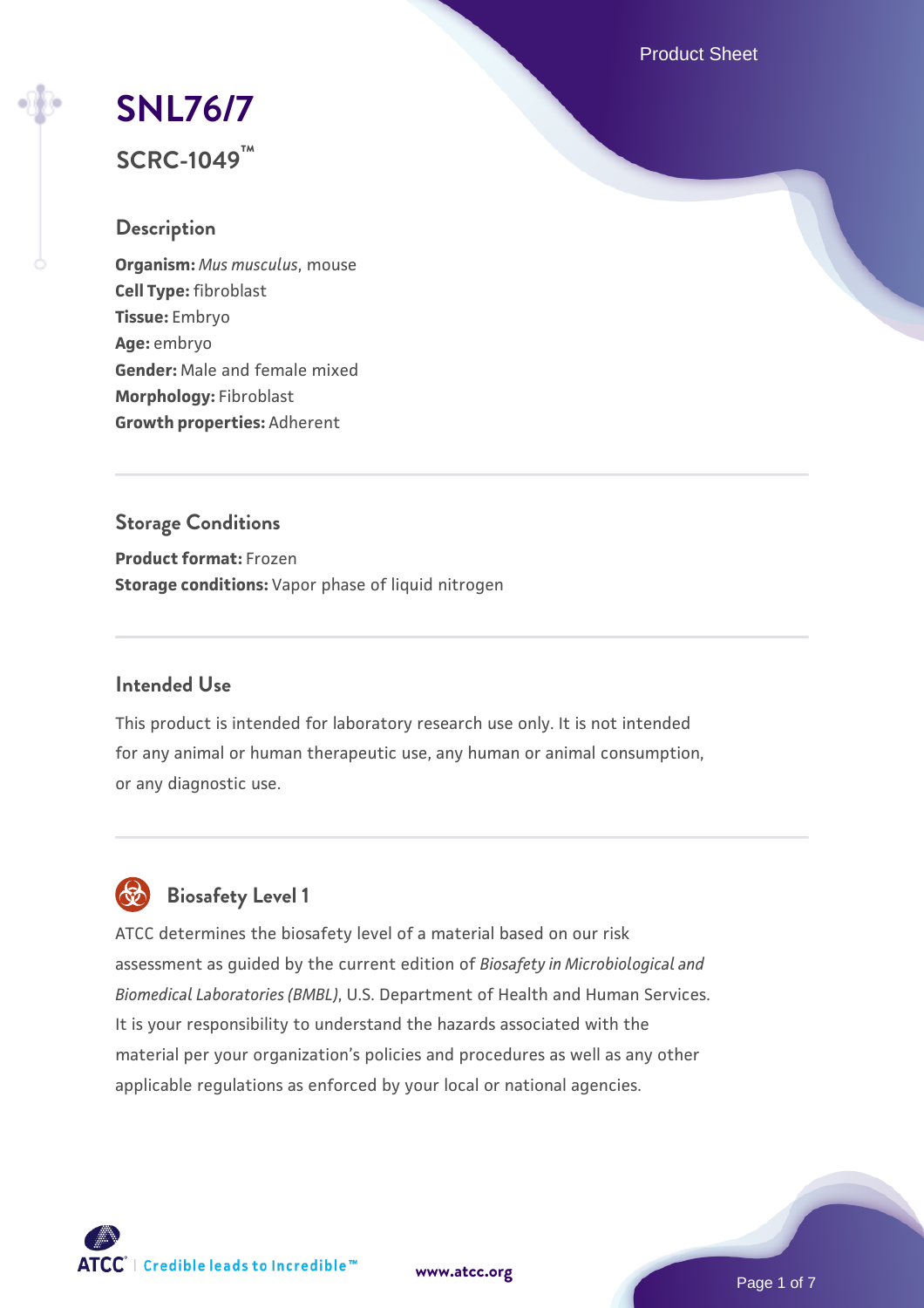ATCC highly recommends that appropriate personal protective equipment is always used when handling vials. For cultures that require storage in liquid nitrogen, it is important to note that some vials may leak when submersed in liquid nitrogen and will slowly fill with liquid nitrogen. Upon thawing, the conversion of the liquid nitrogen back to its gas phase may result in the vial exploding or blowing off its cap with dangerous force creating flying debris. Unless necessary, ATCC recommends that these cultures be stored in the vapor phase of liquid nitrogen rather than submersed in liquid nitrogen.

# **Certificate of Analysis**

For batch-specific test results, refer to the applicable certificate of analysis that can be found at www.atcc.org.

### **Growth Conditions**

**Temperature:** 37°C **Atmosphere:** 95% Air, 5% CO2

# **Handling Procedures**

### **Unpacking and storage instructions:**

- 1. Check all containers for leakage or breakage.
- 2. Remove the frozen cells from the dry ice packaging and immediately place the cells at a temperature below -130°C, preferably in liquid nitrogen vapor, until ready for use.

**Complete medium:** The base medium for this cell line is ATCC-formulated Dulbecco's Modified Eagle's Medium, Catalog No. 30-2002. To make the

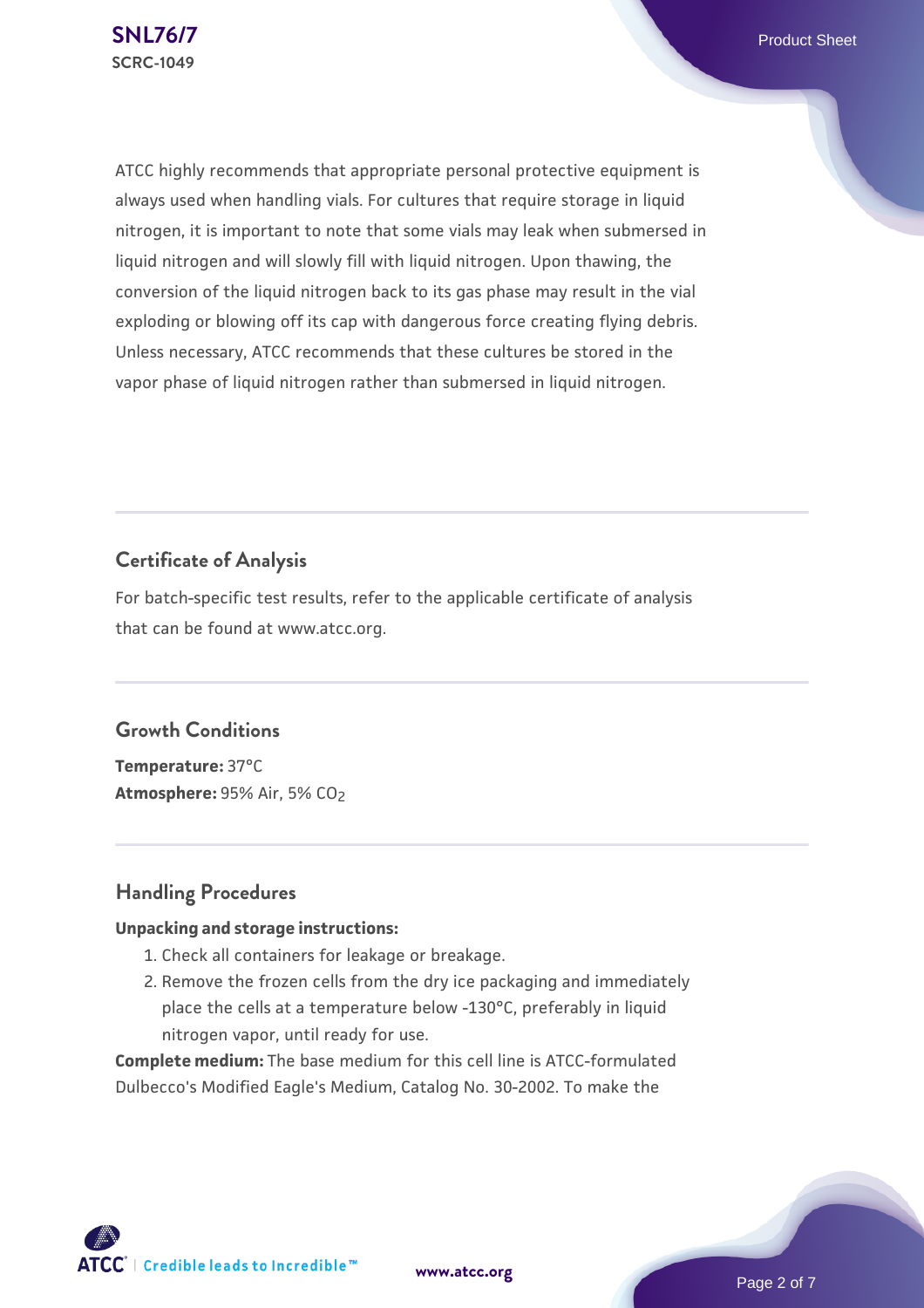complete growth medium, add the following components to the base medium: fetal bovine serum to a final concentration of 10%. **Handling Procedure:**

To insure the highest level of viability, thaw the vial and initiate the culture as soon as possible upon receipt. If upon arrival, continued storage of the frozen culture is necessary, it should be stored in liquid nitrogen vapor phase and not at –70°C. Storage at –70°C will result in loss of viability.

- 1. Thaw the vial by gentle agitation in a 37°C water bath. To reduce the  $\,$ possibility of contamination, keep the O-ring and cap out of the water. Thawing should be rapid (approximately 2 minutes).
- 2. Remove the vial from the water bath as soon as the contents are thawed, and decontaminate by dipping in or spraying with 70% ethanol. All of the operations from this point on should be carried out under strict aseptic conditions.
- 3. Transfer the vial contents to a centrifuge tube containing 9.0 mL complete culture medium and spin at approximately 125 x g for 5 to 10 minutes.
- 4. Resuspend the cell pellet with the recommended complete medium (see the specific batch information for the culture recommended dilution ratio) and dispense into a 25  $cm<sup>2</sup>$  or a 75  $cm<sup>2</sup>$  culture flask. It is important to avoid excessive alkalinity of the medium during recovery of the cells. It is suggested that, prior to the addition of the vial contents, the culture vessel containing the complete growth medium be placed into the incubator for at least 15 minutes to allow the medium to reach its normal pH (7.0 to 7.6).
- 5. Incubate the culture at 37°C in a suitable incubator. A 5% CO<sub>2</sub> in air atmosphere is recommended if using the medium described on this product.

#### **Subculturing procedure:**

Volumes used in this protocol are for 75 cm<sup>2</sup> flask; proportionally reduce or increase amount of dissociation medium for culture vessels of other sizes.

- 1. Remove and discard culture medium.
- 2. Briefly rinse the cell layer with Ca++/Mg++ free Dulbecco's phosphatebuffered saline (D-PBS) or 0.25% (w/v) Trypsin- 0.53 mM EDTA solution to remove all traces of serum, which contains trypsin inhibitor.

 $\mathsf{ATCC}^*$  | Credible leads to Incredible  $\mathbbm{m}$ 

**[www.atcc.org](http://www.atcc.org)**

Page 3 of 7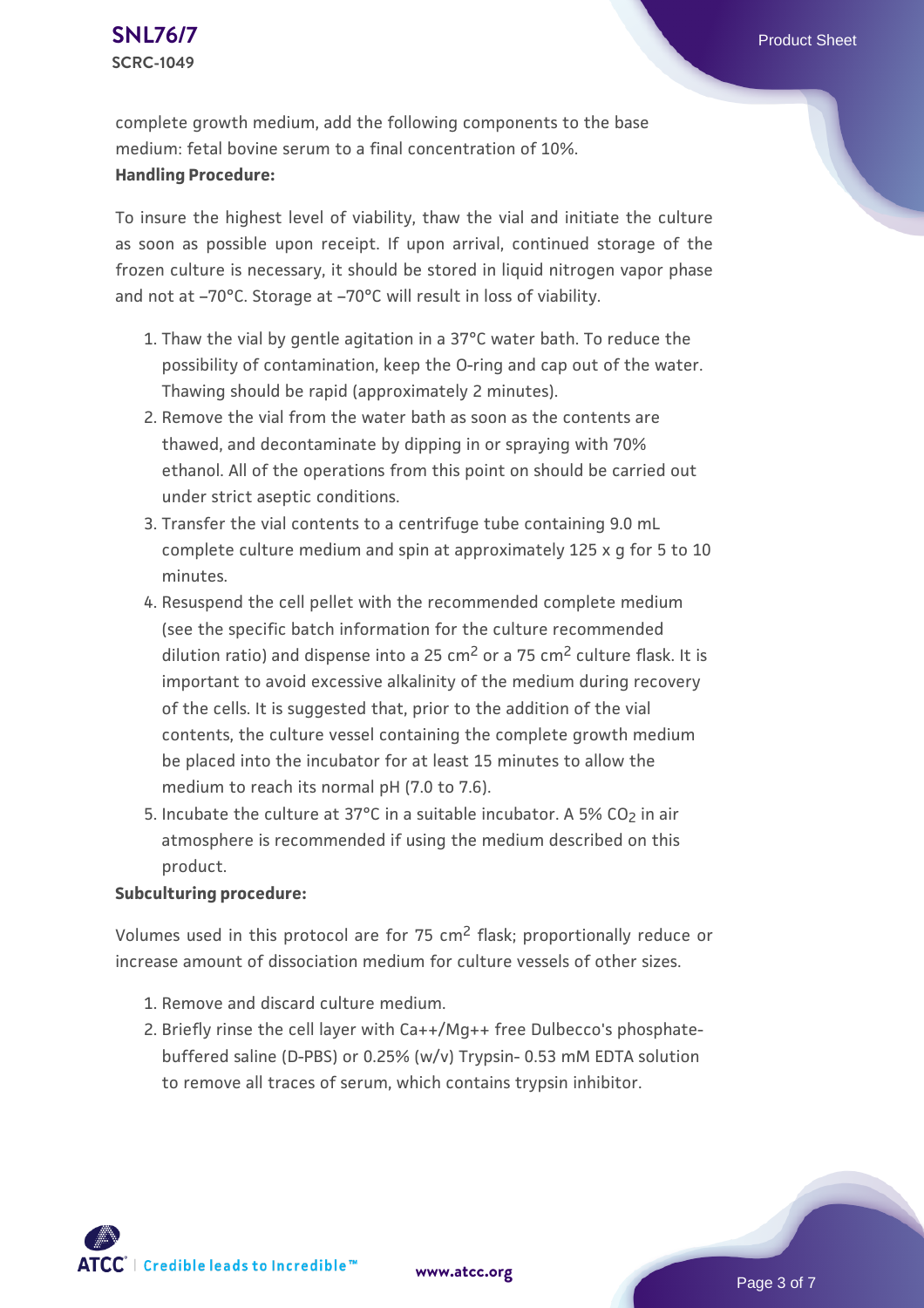# 3. Add 2.0 to 3.0 mL of Trypsin-EDTA solution to flask and observe cells under an inverted microscope until cell layer is dispersed (usually within 5 to 10 minutes). **Note**: To avoid clumping do not agitate the cells by hitting or shaking the flask while waiting for the cells to detach. Cells that are difficult to detach may be placed at 37°C to facilitate dispersal.

- Add 6.0 to 8.0 mL of complete growth medium and aspirate cells by 4. gently pipetting.
- 5. Add appropriate aliquots of the cell suspension to new culture vessels. An inoculum of 1 X 10<sup>4</sup> viable cells/cm<sup>2</sup> is recommended.
- 6. Incubate cultures at 37°C.

**Subcultivation Ratio:** 1:10

**Interval: every 3 days** 

**Note:** For more information on enzymatic dissociation and subculturing of cell lines consult Chapter 13 in **Culture Of Animal Cells: A Manual Of Basic Technique** by R. Ian Freshney, 5th edition, published by Wiley-Liss, N.Y., 2005.

**Reagents for cryopreservation:** Complete growth medium supplemented with 35% (v/v) FBS and 10% (v/v) DMSO (ATCC 4-X)

# **Material Citation**

If use of this material results in a scientific publication, please cite the material in the following manner: SNL76/7 (ATCC SCRC-1049)

### **References**

References and other information relating to this material are available at www.atcc.org.

**[www.atcc.org](http://www.atcc.org)**

**Warranty**



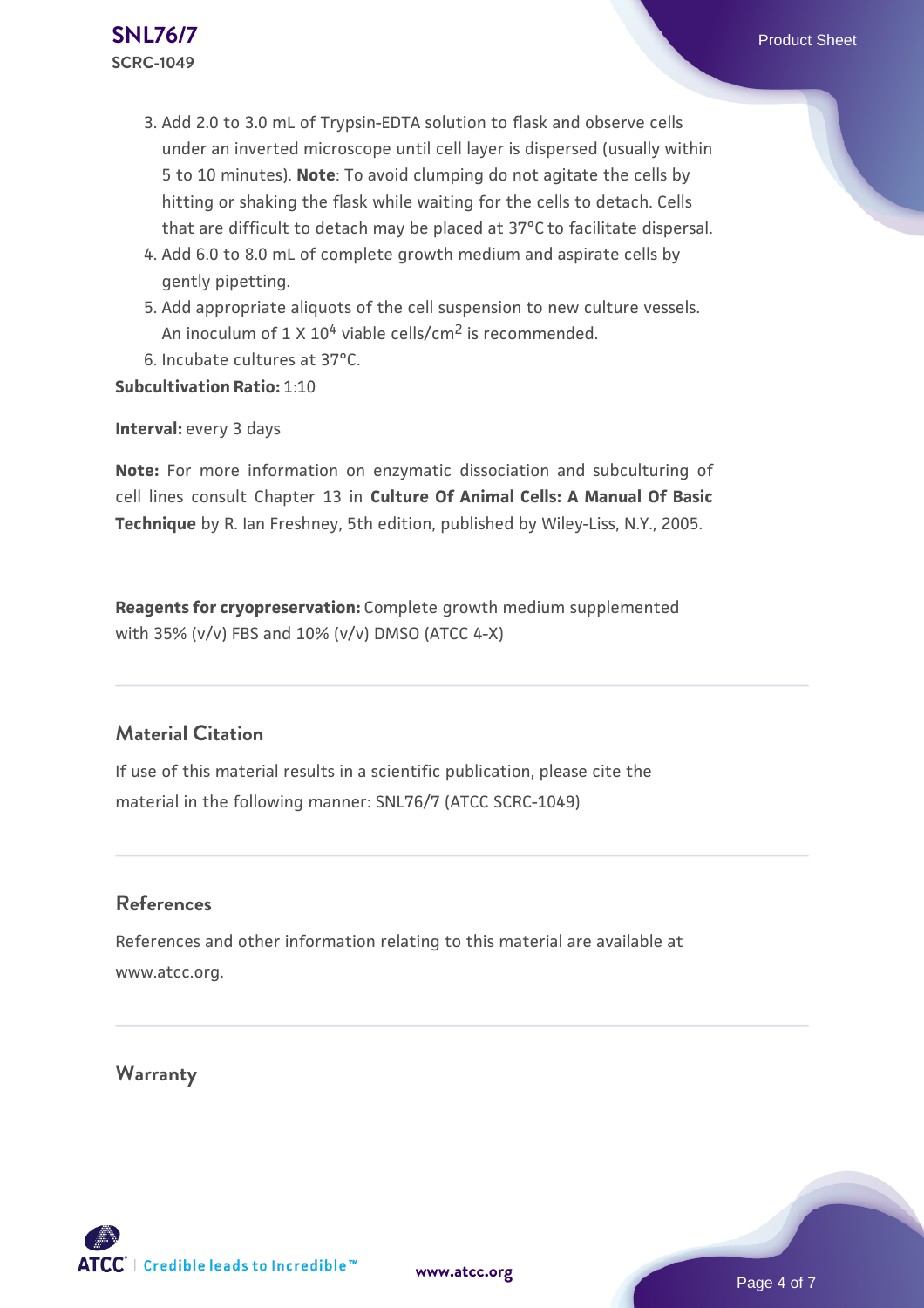The product is provided 'AS IS' and the viability of ATCC® products is warranted for 30 days from the date of shipment, provided that the customer has stored and handled the product according to the information included on the product information sheet, website, and Certificate of Analysis. For living cultures, ATCC lists the media formulation and reagents that have been found to be effective for the product. While other unspecified media and reagents may also produce satisfactory results, a change in the ATCC and/or depositor-recommended protocols may affect the recovery, growth, and/or function of the product. If an alternative medium formulation or reagent is used, the ATCC warranty for viability is no longer valid. Except as expressly set forth herein, no other warranties of any kind are provided, express or implied, including, but not limited to, any implied warranties of merchantability, fitness for a particular purpose, manufacture according to cGMP standards, typicality, safety, accuracy, and/or noninfringement.

### **Disclaimers**

This product is intended for laboratory research use only. It is not intended for any animal or human therapeutic use, any human or animal consumption, or any diagnostic use. Any proposed commercial use is prohibited without a license from ATCC.

While ATCC uses reasonable efforts to include accurate and up-to-date information on this product sheet, ATCC makes no warranties or representations as to its accuracy. Citations from scientific literature and patents are provided for informational purposes only. ATCC does not warrant that such information has been confirmed to be accurate or complete and the customer bears the sole responsibility of confirming the accuracy and completeness of any such information.

This product is sent on the condition that the customer is responsible for and assumes all risk and responsibility in connection with the receipt, handling, storage, disposal, and use of the ATCC product including without limitation



**[www.atcc.org](http://www.atcc.org)**

Page 5 of 7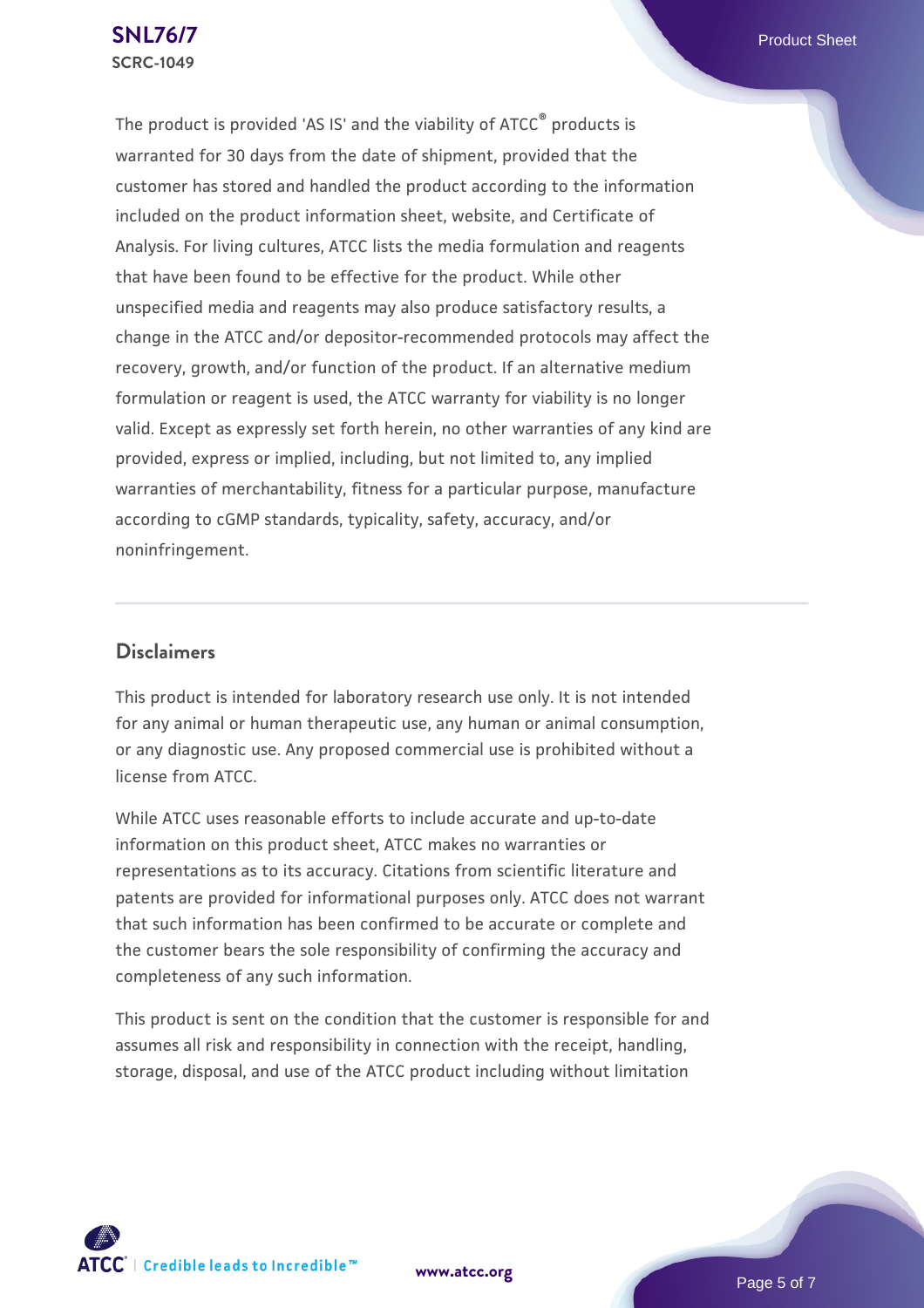taking all appropriate safety and handling precautions to minimize health or environmental risk. As a condition of receiving the material, the customer agrees that any activity undertaken with the ATCC product and any progeny or modifications will be conducted in compliance with all applicable laws, regulations, and guidelines. This product is provided 'AS IS' with no representations or warranties whatsoever except as expressly set forth herein and in no event shall ATCC, its parents, subsidiaries, directors, officers, agents, employees, assigns, successors, and affiliates be liable for indirect, special, incidental, or consequential damages of any kind in connection with or arising out of the customer's use of the product. While reasonable effort is made to ensure authenticity and reliability of materials on deposit, ATCC is not liable for damages arising from the misidentification or misrepresentation of such materials.

Please see the material transfer agreement (MTA) for further details regarding the use of this product. The MTA is available at www.atcc.org.

# **Copyright and Trademark Information**

© ATCC 2021. All rights reserved.

ATCC is a registered trademark of the American Type Culture Collection.

### **Revision**

This information on this document was last updated on 2021-05-20

## **Contact Information**

ATCC 10801 University Boulevard Manassas, VA 20110-2209 USA